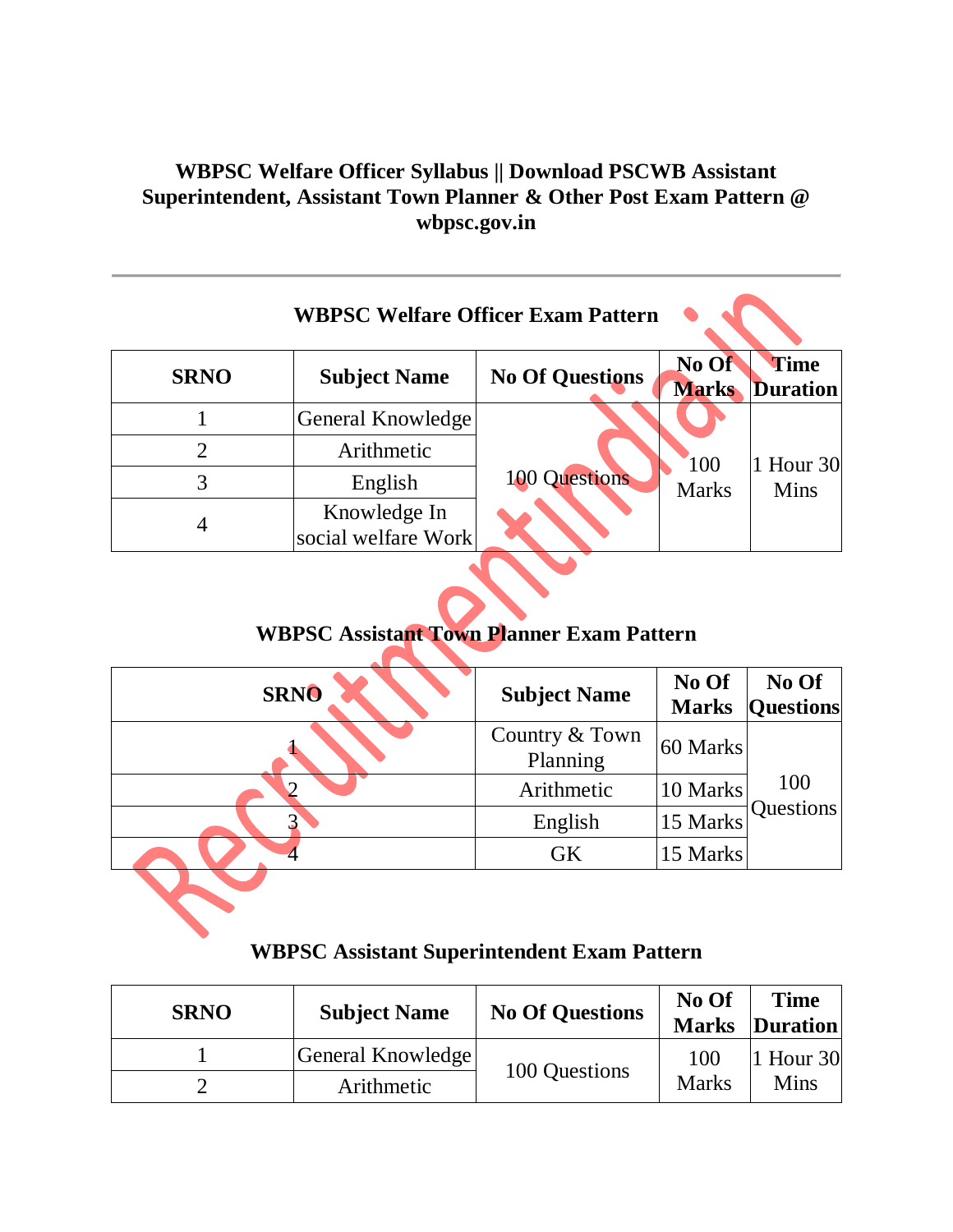| $\sim$ $\sim$ | English                        |  |  |
|---------------|--------------------------------|--|--|
|               | Relevant<br><b>Disciplines</b> |  |  |

## **WBPSC Welfare Officer Syllabus**

#### **General Knowledge**

- Culture & Heritage
- Environmental Studies
- Economy
- Important Dates and Days
- History
- General Polity
- Awards and Honors
- Current Affairs
- National & International
- Science
- Books & Authors
- Geography India
- Abbreviations
- International & National Organizations

### **English:**

- Tense
- Sentence Rearrangement
- Phrasal verbs
- Idioms and Phrases
- Antonyms
- Reading Comprehension
- Error Spotting
- Synonyms
- Vocabulary Test
- Pronoun
- Cloze Test
- Verbal Ability